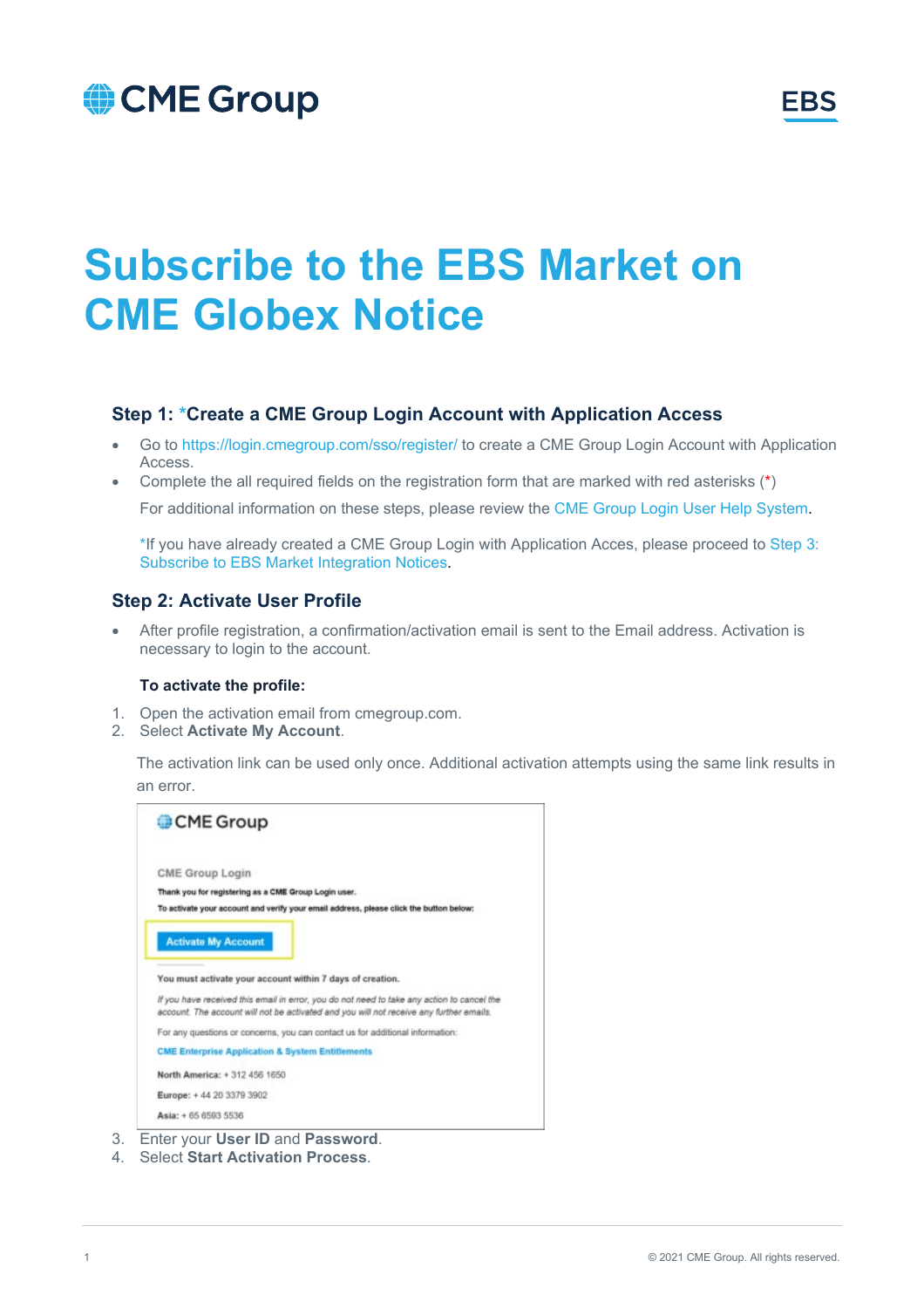



• To complete the Activation Process, enter the Security Code that was sent to your device.

| We do not recognize your device. In order to maintain the highest level of security, please click 'Re-send Code' for a security code to<br>be delivered to your device. If you are unable to receive the security code, please contact CME Group Enterprise Application &<br>System Entitlements at +1 312 456 1560 (US), +44 20 3379 3802 (Europe), or +65 6593 5536 (Asia). |
|-------------------------------------------------------------------------------------------------------------------------------------------------------------------------------------------------------------------------------------------------------------------------------------------------------------------------------------------------------------------------------|
| Security Code                                                                                                                                                                                                                                                                                                                                                                 |
| O This is a public or shared computer<br>Select this option if you are connecting from a<br>public computer. If you select this option, be sure<br>to log off and close all browser windows when you<br>end your session.                                                                                                                                                     |
| O This is my personal computer<br>Select this option if you are connecting from a<br>personal computer. If you select this option,<br>cookies will be added to your computer to<br>maintain your session.                                                                                                                                                                     |
| Submit                                                                                                                                                                                                                                                                                                                                                                        |
| Re-send Code                                                                                                                                                                                                                                                                                                                                                                  |
| <b>Back to Login</b>                                                                                                                                                                                                                                                                                                                                                          |
|                                                                                                                                                                                                                                                                                                                                                                               |

• Once you have activated your account you must register your device for Duo two-factor authentication.

**EBS**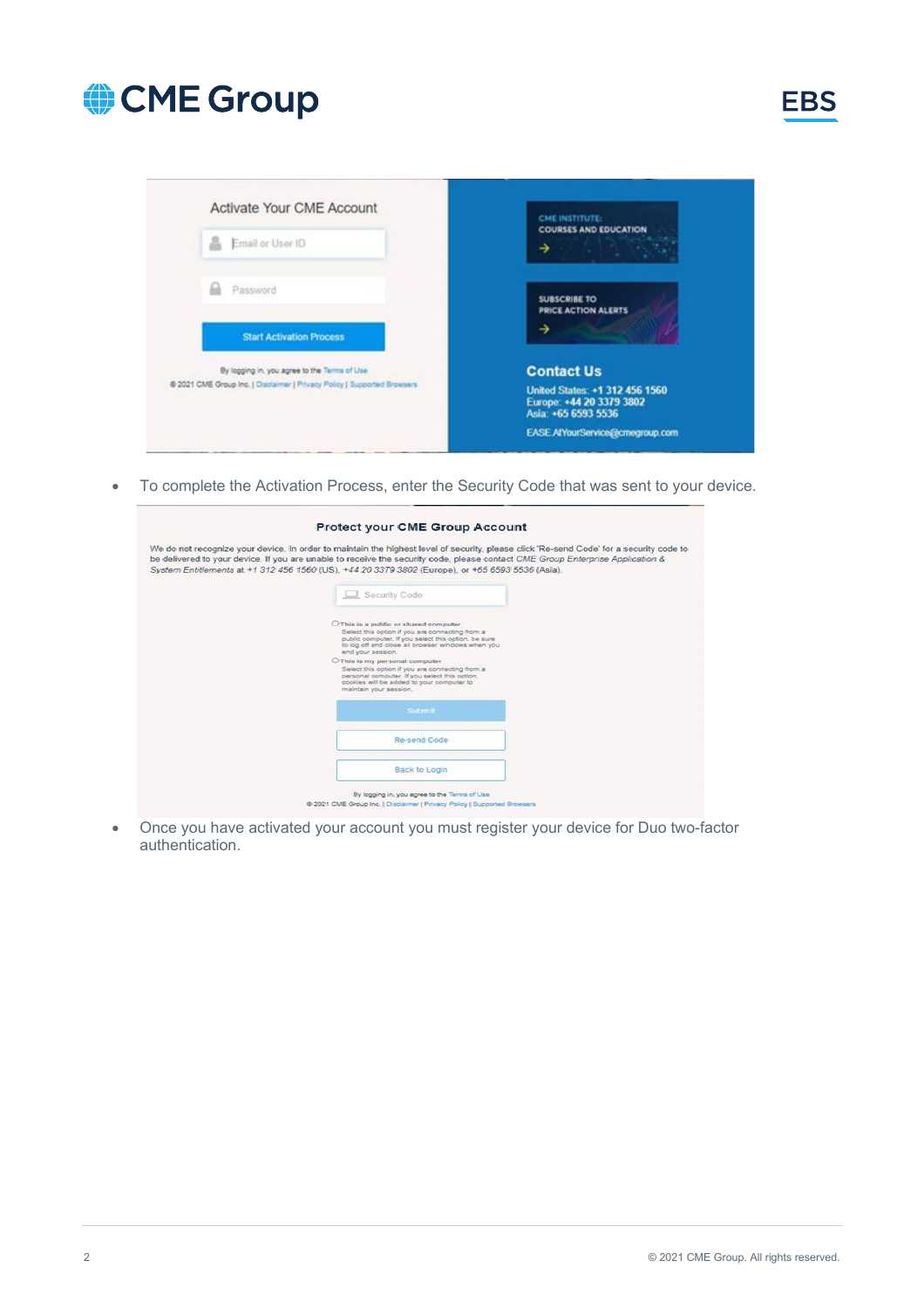

|                                                                    | Please register your device for Duo. For help with this setup, refer to DUO tutorial                                                                                                                                  |
|--------------------------------------------------------------------|-----------------------------------------------------------------------------------------------------------------------------------------------------------------------------------------------------------------------|
|                                                                    | Protect Your CME Group Login Account                                                                                                                                                                                  |
|                                                                    | Two-factor authentication enhances the security of your account by using a<br>secondary device to verify your identity. This prevents anyone but you from<br>accessing your account, even if they know your password. |
| What is this? Li<br>Need help?                                     | This process will help you set up your account with this added layer of<br>security.                                                                                                                                  |
|                                                                    | <b>Start setup</b>                                                                                                                                                                                                    |
|                                                                    |                                                                                                                                                                                                                       |
|                                                                    |                                                                                                                                                                                                                       |
|                                                                    |                                                                                                                                                                                                                       |
|                                                                    |                                                                                                                                                                                                                       |
| <b>Back to Login</b><br>Contact us for help:<br>US +1 312 456 1560 |                                                                                                                                                                                                                       |
| Europe +44 20 3379 3802<br>Asia +65 6593 5536                      |                                                                                                                                                                                                                       |

• Select **Start setup** and complete this process. To learn more about Duo, watch the [Getting Started](https://www.cmegroup.com/trading/market-tech-and-data-services/duo-security.html)  [with Duo](https://www.cmegroup.com/trading/market-tech-and-data-services/duo-security.html) video.

### <span id="page-2-0"></span>**Step 3: Subscribe to EBS Market Integration Notices**

- Once you have created your CME Group Login with Application Access, please go the [Subscription](https://www.cmegroup.com/my-profile.html#tab_subscriptionCenter)  [Center.](https://www.cmegroup.com/my-profile.html#tab_subscriptionCenter)
- Use your CME Group Login (User ID and password) to access the Subscription Center.



• Under Trading and Technology Communications select **EBS Market on CME Globex Notices**, then **Save**.